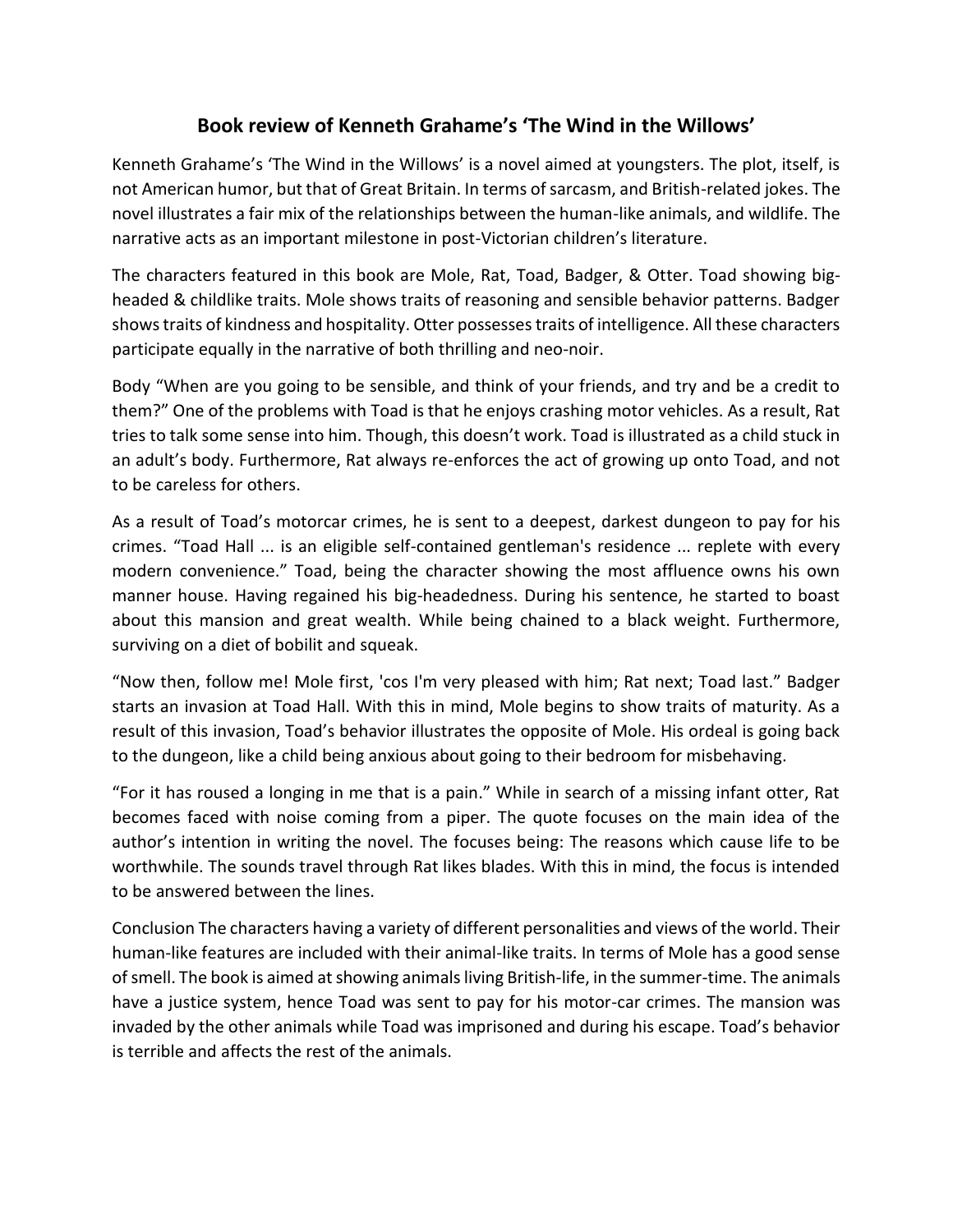The story plays an important part in historical children's literature. In modern-day, it is still read by children. The story features human-like animals who all have their own ordeals. Mole and Rat being the kindest animals featured in the story, as Toad being the most immature and selfobserved. Making this story amusing and eye-opening to a young audience. With British humor and an excellent narrative, it is definitely worth a read, even to a grown-up audience.

**Citations:** Kenneth Grahame, "The Wind in the Willows, June 15, 1908.

## **Book Review of Dr. John's 'Pollution'**

Dr. John's 'Pollution' consists of 3 major parts. The first part is all about the polluted ocean. The second being about the pollution of the sky. The third part is an in-depth study of how humans can resolve these issues. The book is a piece of non-fiction that focuses on modern-day pollution ordeals faced by both animals and humans on Planet Earth. It also focuses on climate change, being the result of the global pollution ordeal.

"A new island has formed in the ocean, entirely out of trash. It is bad news for the fish." This quote from Dr. John illustrated the tidal currents in the middle of the Pacific ocean where a floating island has emerged. It is entirely made from the garbage and waste that has been dumped in the sea over the decades. The location is where all tidal currents meet in the Pacific ocean. This implies that the marine-life has been widely affected in the surrounding area of this vast trash island. Thus, pollution in the sea has gone literally out of control.

"The deep blue sea is now the deep dark sea. Fish and other sea creatures are dying in numbers." This quote implies that the ocean was once a vast blue giant body of water, full of life. Now, it is a horror story. It is full of trash and pollution. Fish are being killed with the most minor of trash. Some species of fish are becoming instinct. This includes the dolphin - which is not a fish. But, it is a sea-creature of the urge of extinction if humans do nothing about their habits which cause pollution for these poor animals.

"The darkest place on Earth is now the ocean. With oil leakages poisoning the immaculate blue waters." This quote implies that the spillages of oil reserves and oil rigs are a growing problem causing harm to all kinds of marine life. The sea is becoming blackened with oil naturally staining the immaculate, crystal clear waters. He then talks about the Middle Eastern oil spillages. "The seas of the Middle Earth are the most cause for concern." In which, most of the Arabian Gulf is smothered in black oil stains.

In the second part of the book, Dr. John begins to talk about pollution in the sky. "The number of aircrafts in the sky is growing every day. This is also a growing concern." Dr. John is implying that the rising number of commercial flights is polluting the sky. Thus, both plants and animals are affected. With mass chemtrails, the air on the planet's surface is slowly becoming contaminated